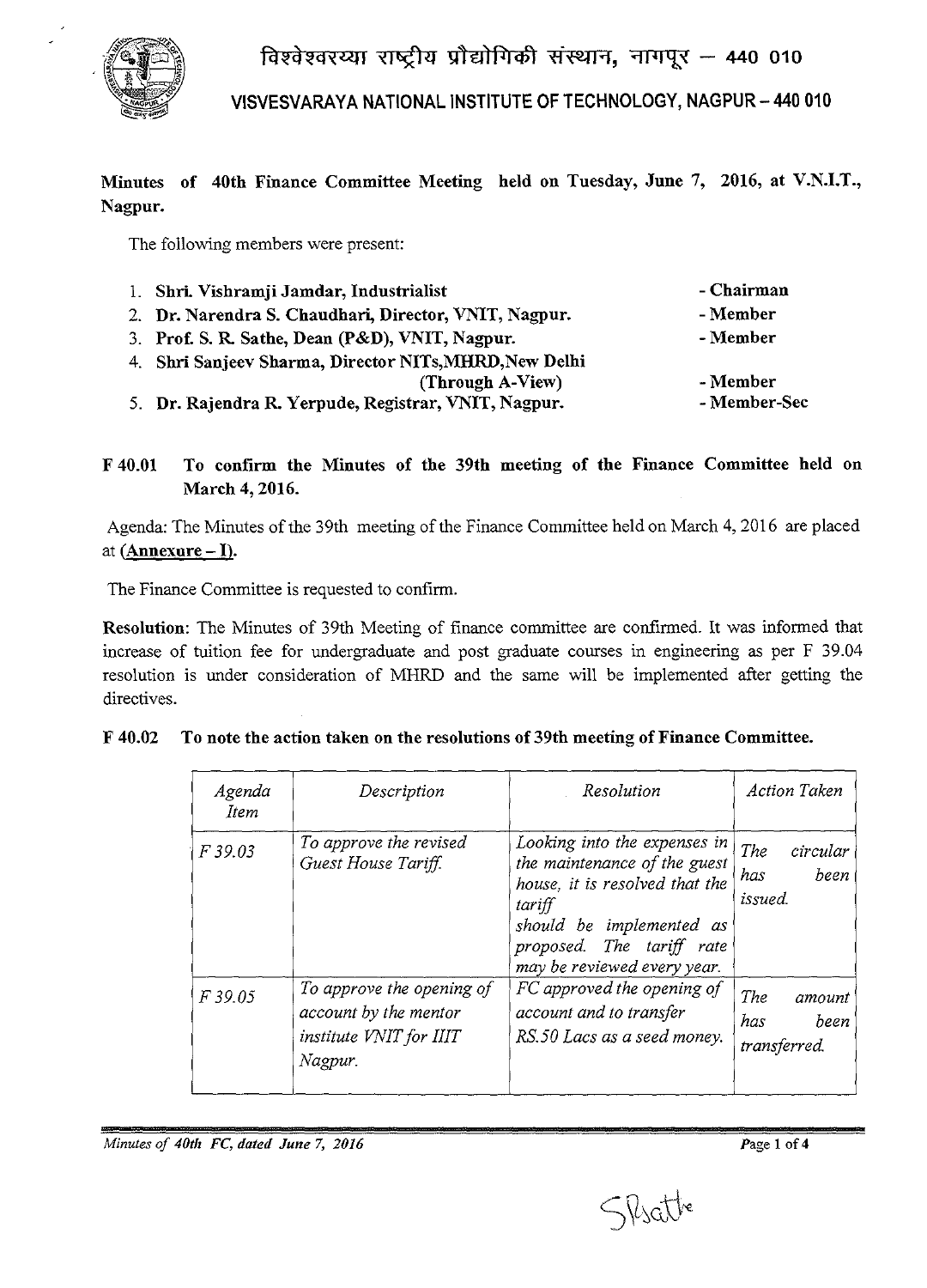| F 39.06.01 | To approve the<br>Examination fee for Ph.D. | FC approved the increase in<br>the examination fees as<br>recommended by the senate. | The<br>circular<br>been<br>has<br>issued.                                                 |
|------------|---------------------------------------------|--------------------------------------------------------------------------------------|-------------------------------------------------------------------------------------------|
| F 39.06.02 | The issue related with<br>Service Tax.      | FC approved the payment.                                                             | The<br>payment<br>оf<br>Rs. 2, 44, 29, 945<br>has been done<br>service<br>as<br>α<br>tax. |

Resolution: The action taken report is noted.

### F 40.03 To approve the annual accounts of the institute.

The institute has prepared the final account in respect of financial year 2015-16. The same is presented to finance committee. The finance committee is requested to approve.

Resolution: The details of annual accounts were presented before the Finance Committee Members. The Finance Committee approved and recommended the Annual Accounts of the Institute for its final approval by BoG.

### F 40.04 To approve funds requirement for the year 2016-17 under plan grant.

The institute has sent the budget requirement (plan grant) for the year 2016-17 to MHRD(Annexure-II). The ongoing new construction work duly approved FC and BoG has been taken up by NBCC Ltd and CPWD. The progress of the work is satisfactory and the institute needs an amount of Rs.82.5 Crores during the year 2016-17 for effective progress of the work.

| Sr.<br>No. | <b>Activity</b>                                                        | <b>Estimated Cost</b> |
|------------|------------------------------------------------------------------------|-----------------------|
| 01         | Construction of Academic block                                         | Rs. 98.00 Crores      |
| 02         | Construction of Girls Hostel                                           | Rs. 42.24 Crores      |
| 03         | Construction of Boys Hostel, $G+10$ storied - Approx  <br>for 600 boys | $Rs. 35.75$ Crores    |
| 04         | Mega Mess for Boys                                                     | Rs. 24.00 Crores      |
| 05         | Mega Mess for Girls                                                    | Rs. 10.50 Crores      |
|            | Total Estimated Cost   Rs. 210.49 Crores                               |                       |

### Estimated cost for NBCC Ltd works:

The fmance committee is requested to approve.

Resolution: The Finance Committee approved the funds requirement with the suggestion that as per MHRD directives, the request for funds in prescribed format be send for smooth flow of funds under plan grant for new construction activity. NBCC Ltd. has been advised to maintain the construction work as per schedule.

*Minutes of 40th FC, dated June 7, 2016* Page 2 of 4

Specthe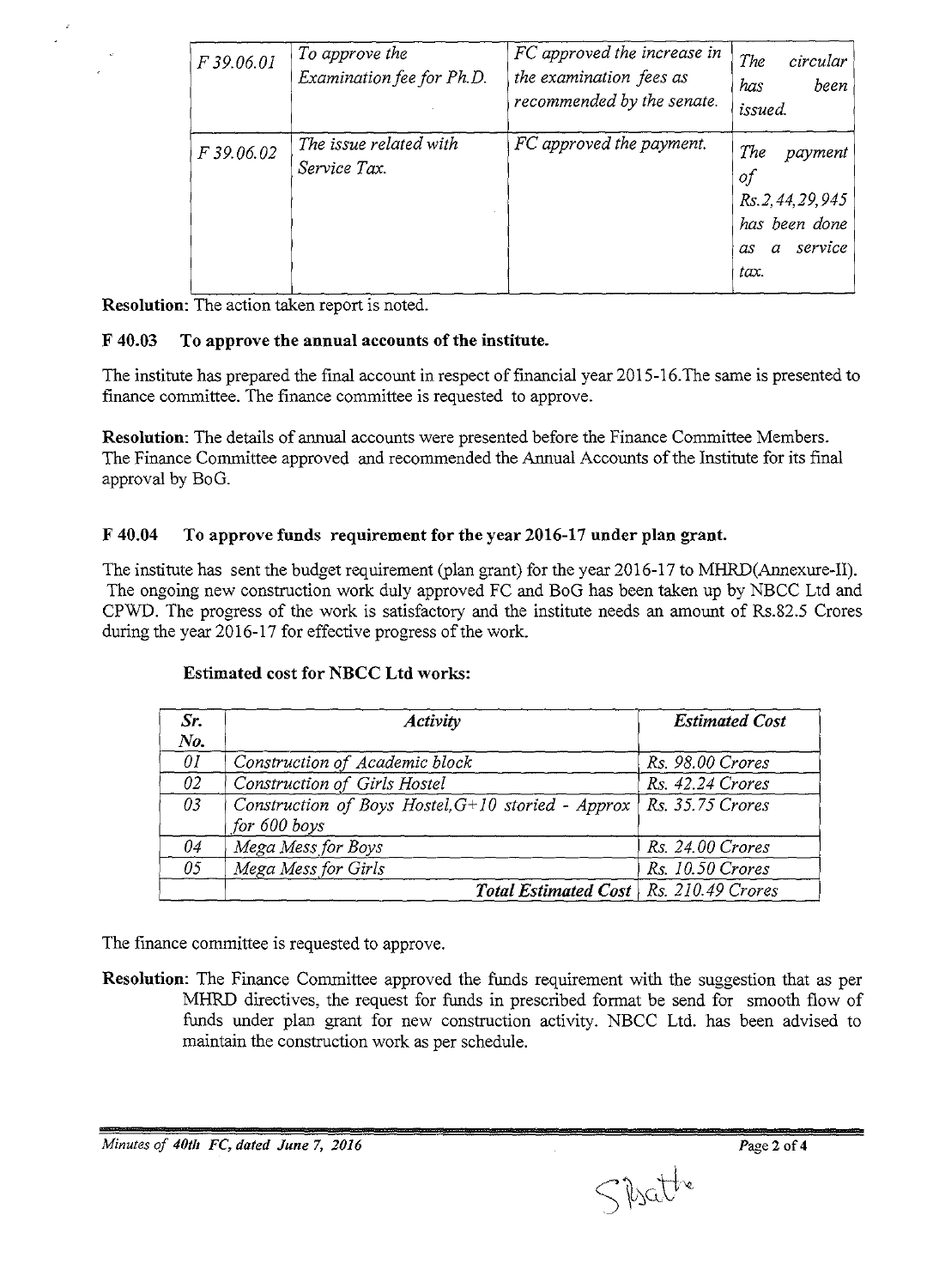**'F 40.05 Any other point with the approval of chairman.** 

#### **TABLE AGENDA F 40.05.01**

The list of equipments to be procured under TEQIP-II is as given below:

# **LIST OF EQUIPMENTS:**

| Sr. | <b>Name of Equipments</b> | Amount         | <b>Justification</b>     |
|-----|---------------------------|----------------|--------------------------|
| No. |                           |                |                          |
| 01  | MIN-X-ray fluorescence    | 70,00,000.00   |                          |
|     | spectrometer              |                | To analyse samples for   |
|     |                           |                | Research PG &            |
| 02  | CFC-Nano Indenter with    | 2,50,00,000.00 | industrial purposes      |
|     | Atomic Force microscope   |                |                          |
|     |                           |                |                          |
| 03  | VC-Smart cum video        | 3,30,00,000.00 | To improve delivery      |
|     | conference classroom      |                | classrooms for better    |
|     |                           |                | Teaching-learning        |
|     |                           |                | process                  |
| 04  | CFC-TEM                   | 5,00,00,000.00 |                          |
|     |                           |                | To analyse structural    |
| 05  | CFC-Sample preparation    | 2,00,00,000.00 | details of materials for |
|     | facilities                |                | research UG+PG           |
|     |                           |                | programme.               |
| 06  | <b>FESEM</b>              | 2,00,00,000.00 |                          |

The finance committee is requested to approve.

**Resolution:** The Finance Committee recommends to BoG for its approval regarding the procurement of equipment through TEQIP-II funds and advised to follow the TEQIP-ll purchase procedure.